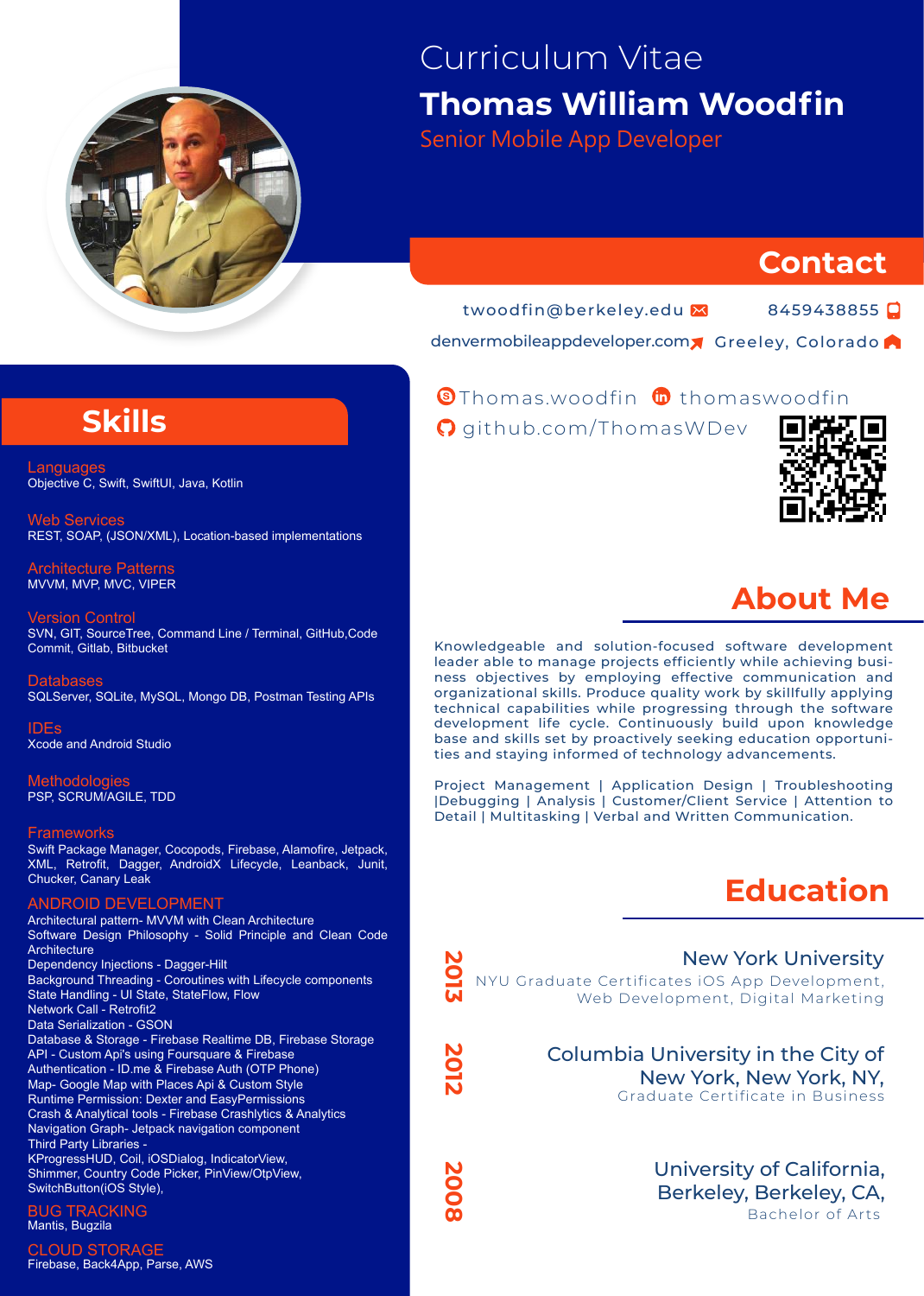### **Military Experience**

**United States Navy, Little Creek, VA,** 2001

Interior Communications Engineering Console Technician

## **Certificates**

#### **NYU IOS App Development**

NYU Graduate Certificates iOS App Development, Web Development, Digital Marketing

### **Contract Roles**

**Getalloyed.com** 02/2020 - 04/2020 New York

**CIANDT.COM** 

**CIANDT.COM** 12/2019 - 02/2020 Oakland,CA

# **Professional Experience**



Present

Nov, 2021 - Mar, 2022

#### Senior Mobile App Developer **1099 Contractor for Marriott.com**

- Applied and mixed swiftui & swift language in the project
- Split project's component and controlled by Cocoapods
- Setup Github Actions for SwiftLint. strict rules checking before merging pull requests.
- Performed code review regularly to keep high quality of codes;
- Checked OKR's results and shared some experience in entire tech department.
- Organized our team's share meeting and team building, posted and maintained.
- Took over outsourced simple App, transited its functions from the web to native step by step Participated in formulating code specifications, design specifications, elements of UI specifications and seeking superior cooperation among our team. implemented componentized and modularized approaches and mixed swift language to increase the readability, scalability, and efficiency of projects.
- Researched and applied Apple's new features to make this app more vividly; Due to strict code control, the average crash rate was controlled blow 0.4%

#### **Private Consultant Private Consultant/**

#### Senior Mobile Application Development

- Collected and analyzed data in science and technology to generate innovative ideas that could provide effective and efficient solutions through mobile applications;
- Developed applications using Swift 5.0, XCode 12, Interface Builder, Instruments, Cocoa Touch, iOS 13; employed SWIFTUI to build the user interface across all iOS platforms and XCode 12 to ensure codes and designs coincided seamlessly;
- Accomplished project management duties by orchestrating a team to define and design new features, and by using an Agile/SCRUM methodology to establish an incremental outline for each sprint and set objectives for daily scrums;
- Integrated outside resources, including AFNetworking and MBProgress Hud, using Cocoapods to build functionalities;
- Reconfigured application operation with the local database by introducing data-driven development (DDD); Applied exceptional customer service skills in combination with honed communication skills in interactions with clients to ensure expectations were being met and to productively work through challenges.
- Experienced with live video streaming using AVKit and underneath AVFoundation.
- **T** Worked on various SDKs including 3rd party like Mux SDK.
- Worked with indoor mapping beacons like Estimote.io and kontakt.io
- Experienced creating a Software Development Kit and Cocoapod for RewardMob gaming company to give rewards to users for playing games natively in SpriteKit.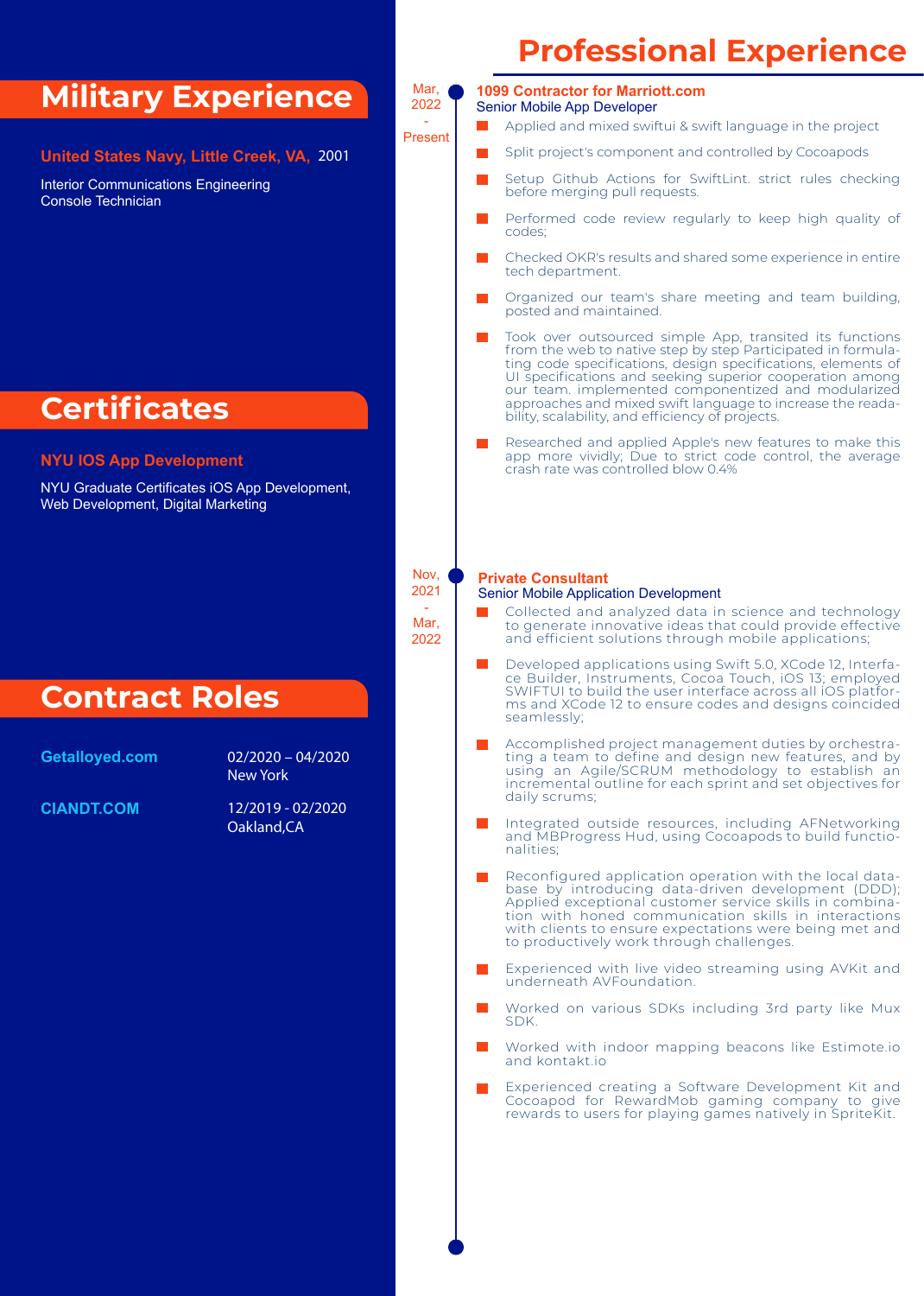## **Additional Information**

Full Legal Name (As mentioned on your Driver's license): **Thomas William Woodfin**

Best number to Contact for Telephonic Interview : **er 8459438855** 

Skype ID (If any): **Thomas.woodfin**

Current Location: **Greeley, CO**

Visa Status with Expiration Date: **US Citizen** 

Email ID: **twoodfin@berkeley.edu**

Availability to Start on the project: **After 5 days of confirmation**

Availability for the interview (Kindly provide few time frames):

**You can set a meeting through this link https://calendly.com/thomaswwoodfin**

End date of Current/Last project: **March 2022**

DOB: (only date & month): **September 14** SSN: (only last 4 digits): **6043**

# **Professional Experience**

#### Senior IOS Engineer **Communitybrands.com**

May, 2021 - **Nov** 2021

- Proven experience developing iOS mobile apps that work hardware accessories and sensors (Bluetooth, Bluetooth Smart, etc.)
- Experience with Wearable's such as Apple Watch, fitRit
- Optimize mobile applications by performing quality assurance, testing, troubleshooting, and debugging for new and existing iOS features.
- Experience integrating and developing Applepay and messaging services.
- Configured Deeplinks, which is used to navigate into different parts of the applications.
- Experience with SQLite, Core Data, and CallKit to build a call blocker application that stored 5 million numbers locally.
- Experience with ARKit to show an augmented reality scene.
- Experience with MLKit to take a photo and query Firestore database to match and trigger an event action.
- Employ leadership skills such as delegate work based on strengths and skillsets, provide team support and technical
	- assistance, and communicate feedback in order to manage expectations and ensure timelines are met.

**Edison Interactive** 

Feb, 2020 - May 2021

#### Android app developer

- Android Structure Architectural Experience Jitpack.iO configuration for multiple modular based features integrated into another Kotlin based repository stack. Dagger Hilt for dependency injection
- Retrofit for network calls
- Coroutines for reactive programming
- Lifecycle for livedata
- Navigation component for activity/fragment interactions
- Code added in the Common module, so can be used across all project that is using this module.
- Dagger Hilt setup.
- Network module Module to handle Retrofit config for API call
- Base classes (BaseActivity, BaseFragment and BaseViewModel) with databinding
- Common useful extensions
- Additional util classes
- Functional, Interactor, Expection handler for UseCase implementation.
- Added samples in features -> sample package for sample implementation and to test dagger implementation as well for good unit testin.
- Expertise in developing applications for android operating system using Eclipse IDE, ntelij Android studio, SQLite, Java, XM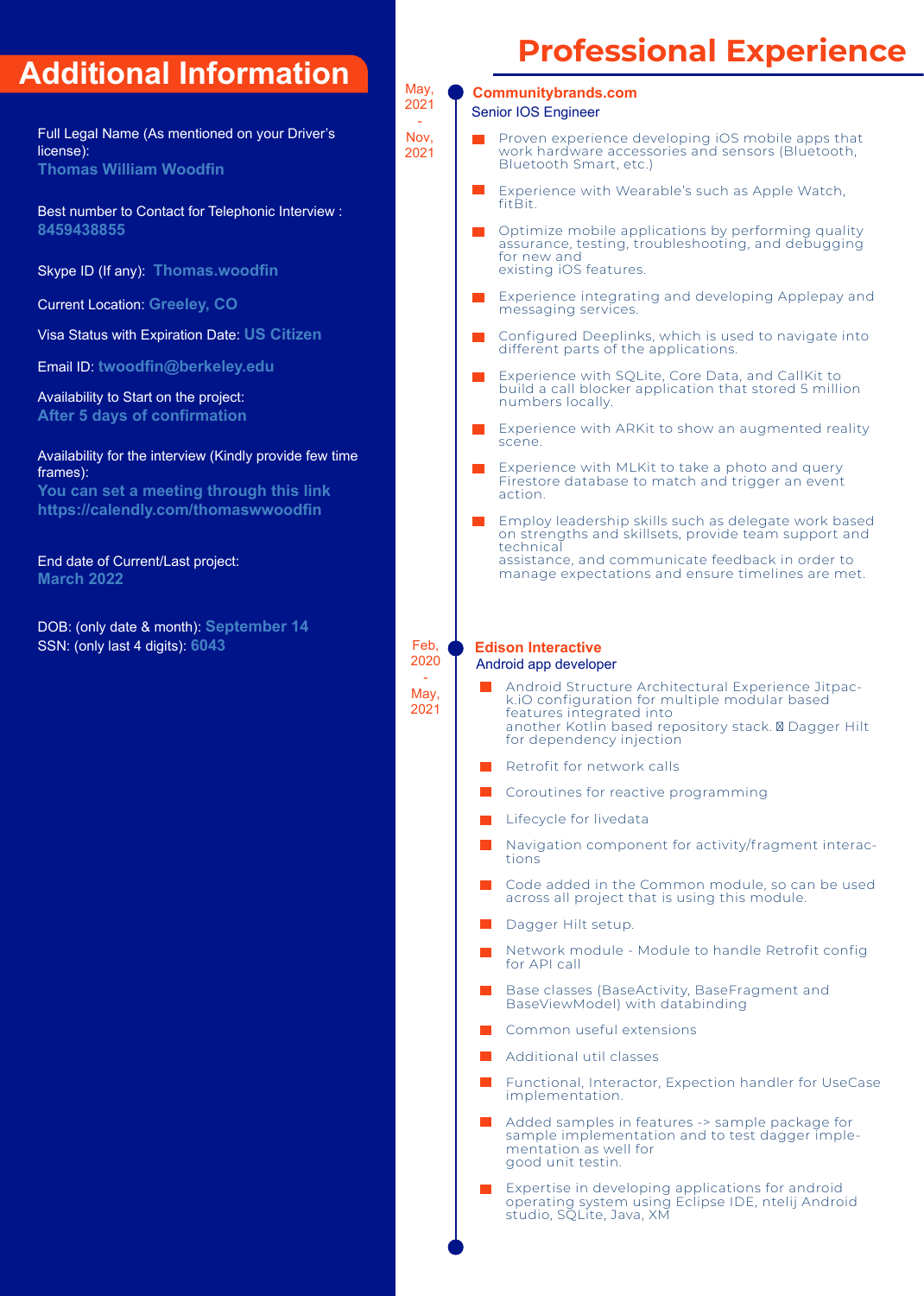### **References**

**Shawn Sizer,** CEO 0321technologies shawn@0321technologies.com, +1 (410) 829- 9502

**Dr. James Woodford,** CEO Forensic Resources +1 (423) 432-2606

# **Professional Experience**

**QWQER Services, LLC,** July, 2019 Team Lead iOS App Developer - Oversee a team of engineers throughout the entire May, software development life cycle to create e-commer-2021 ce iOS applications utilizing expertise in design patterns and object-oriented methodologies, as well as Swift5.0, SwiftUI, Objective-C, Cocoa, and current iOS 14 features. Responsible for the architecture design, code review, **The State** and technology build and deployment activities of mobile applications. Manage iOS Developers team while defining their responsibilities for the projects and making sure that the products are delivered without any technical issues. Master of Apple's development tools and development environments. Proven leadership skills, including the ability to motivate and lead other talented developers and designers. Familiarity with Cocoa, Cocoa Touch and other SDKs for mobile app development. Continue improving the app quality of experience on a large number of devices. Expert-level knowledge of iOS with at more than 5 years of experience developing, shipping, and maintaining mobile applications. Feb, **0321 Technologies, LLC** 2013 Team Lead Mobile App Developer - Strong experience in mobile development of internal June, and/or customer-facing mobile solutions. 2019 Deliver across the entire app life cycle –concept, design, build, deploy, test, release to app stores and support. Excellent knowledge in information architecture, human computer interaction and usability design principles. Proven experience in multitasking and good time management skills. Strong project management skills, specifically working with deadlines and estimating the duration of a project. Strong soft skills, including experience in facilitation, diplomacy, and conflict resolution. Deep understanding of software development lifecycle along with working knowledge of SCM with strong emphasis on Git and Git Flow. Have strong experience and knowledge of HTML5, CSS3, Javascript and Parse. Excellent communication skills (verbal and written) to establish a working relationship with various departments locally and internationally